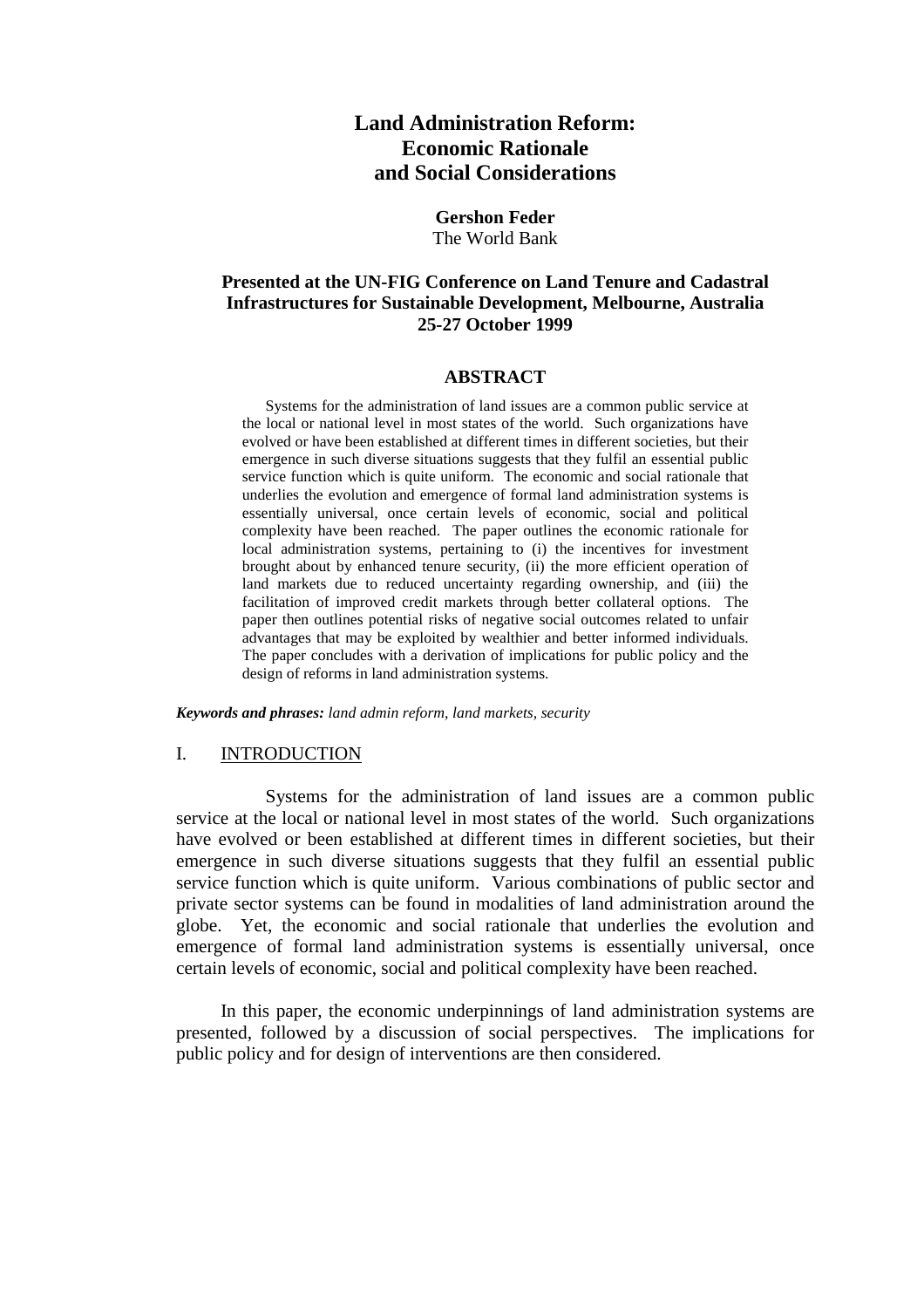#### II. ECONOMIC UNDERPINNINGS

The basic economic theory underlying the emergence of land administration systems (consisting of cadastral, registration and titling systems and the associated enforcement mechanisms) is by now well established. (Feder et al., 1988 Feder and Nishio, 1998). The theory is derived from the basic tenets of economic behavior, whereby economic agents attempt to optimize their utility given various information constraints and risk considerations. For the purpose of this discussion it is assumed that the society already has a system of land rights, although it may not be formal.

#### 1. TENURE SECURITY:

Individuals or groups who utilize land in the pursuit of production or consumption activities (e.g., farming, residential) will eventually perceive a merit in undertaking investments to improve or protect the usefulness of the land resource which they operate. In some cases, an initial investment is needed to make the resource useful at all (e.g., the construction of a house or drainage of a swamp). Because investments imply the commitment of resources at present with the expectation of a stream of improved economic or consumption benefits over time, the degree of certainty associated with the stream of benefits is a key factor in determining the incentives of economic agents to undertake such investments.

Societies have recognized, since the dawn of history, the importance of reducing the uncertainty concerning the benefits accruing over time to those groups or individuals who undertake investments, hence, the emergence of customs, rules, and legislations specifying the allocation and retention of land rights. In most cases (but not all), land rights have been specified in a manner ensuring that incentives to undertake investments are generally enhanced, compared to a situation before such rules were specified. In other words, customs and laws have been designed to enhance tenure security to a reasonable level.

Land administration systems evolved in part as a tool for implementing rules, customs, and laws enacted to secure tenure. In societies where most economic activity takes place within relatively cohesive communities, formal land administration systems are not necessary, and indeed are not typically observed. This is because within communities, information is usually quite symmetric, transactions and acts of economic consequence are viewed as part of a multi-faceted range of interactions, and community institutions and rules are generally accepted as reflecting the general interest of the group. In such an environment, challenges to an individual's or a subgroup's property rights are less likely, as the dispute and tensions involved will impinge negatively on other interactions (both economic and social) which agents can anticipate to have to undertake in future periods. The registration and titling of land is not quite necessary in such situations, as members of the community generally recognize, and are familiar with, the specific rights that various members (or groups of members) have in different tracts of land.

The merits of more formal systems of land administration and titling become apparent when economic and social activities increasingly take place within larger groups which are less cohesive, or across a larger number of communities. In such situation, the authority of traditional community authorities diminishes, and the self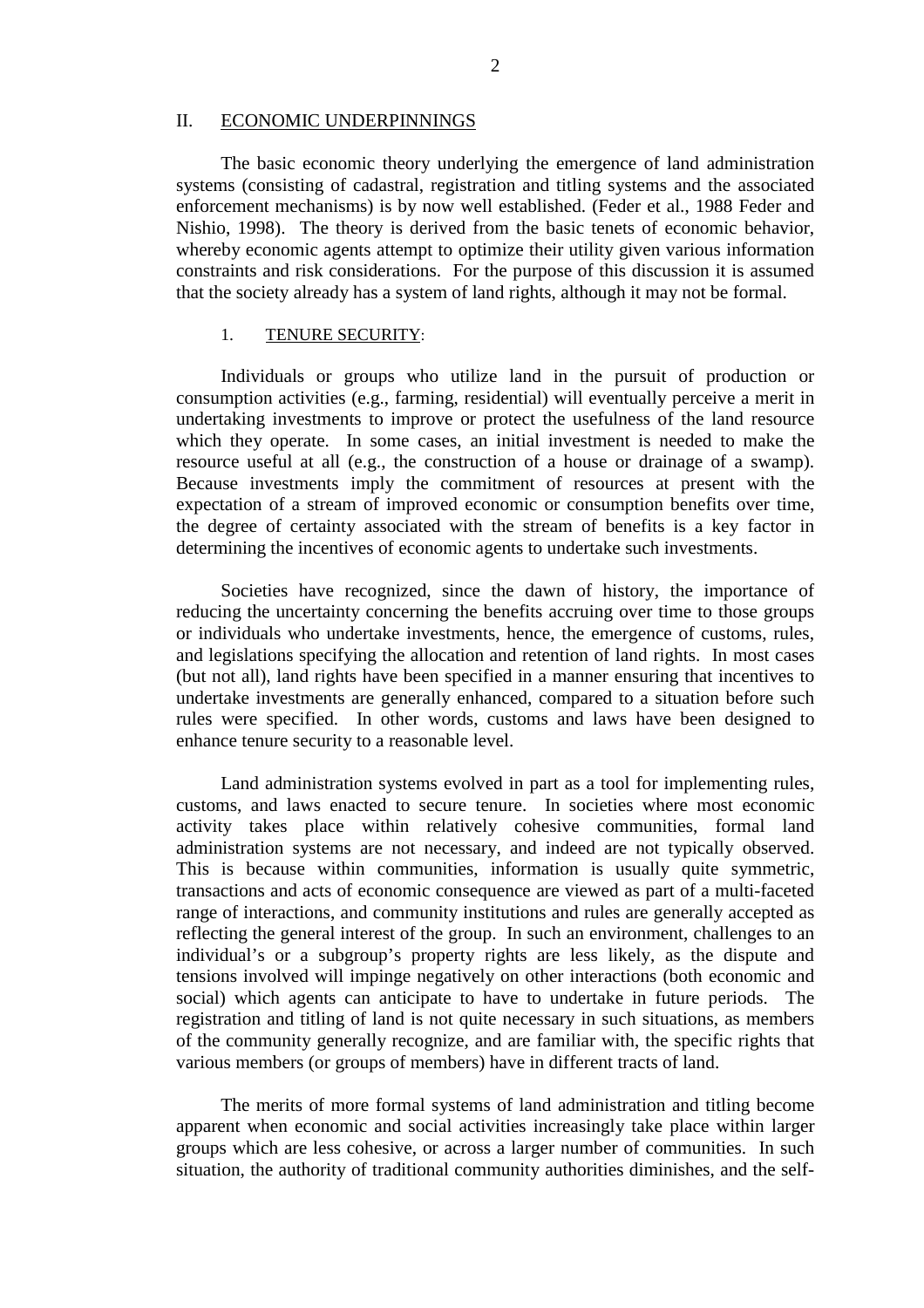discipline imposed by the multi-faceted transactions among economic agents plays a lesser role. The larger number of agents involved introduces another difficulty for informal systems as information becomes asymmetric when the interacting agents are geographically more dispersed. The rules and laws which govern property rights become more formal, and require more formal land administration systems to implement them. Such systems are more accurate, introduce uniformity across a large geographical phase, and enable authorities (whether at the local or national level) the protection of property rights. Thus security of tenure is enhanced, and incentives for investment are improved, allowing a greater productivity of the land resource. The realization of greater productivity is of benefit not only to the individuals or groups who possess the property rights, but to society as a whole (subject to some qualifications due to equity concerns which will be discussed in a subsequent section).

#### 2. LAND MARKETS:

Considerations similar to those which were expounded above also imply that the need for better operation of land markets will require, at a certain stage of development, a more formal land administration system. Land markets, under ideal conditions, serve an important function in allocating land to its best uses and to better operators. Thus, at any given point in time, some land may be owned by individuals or groups who can make a less productive use of the land as compared to others, who due to better skills, knowledge, or possession of complementary resources can make a more productive use. A well functioning land market would transfer the land to better operators, who can bring about a higher productivity utilization. Such operators can offer a higher price (or a higher rent) than the land's value to the original owner. As long as the majority of land transactions are conducted among members of cohesive communities, where members are also inter-linked by network of social and other economic interactions, formal systems of land administration are not necessary to facilitate land market transactions. But with population growth and economic expansion, potential profitable transactions with individuals and groups from other communities emerge with increasing frequency. The extent to which such transactions can actually materialize is constrained by the asymmetric information which divides seller and buyer, when the latter is not a member of the seller's community. The buyer faces the risk of paying for land rights which are not quite within the seller's possession, or which are presently under a challenge unknown to the buyer. If such risks materialize, then the returns that the buyer can expect to derive from the land would be lower, and a loss may in fact be incurred. Such uncertainty would tend to deter transactions which would otherwise be profitable to both buyer and seller. The outcome in these circumstances is not as beneficial to society as it could be with less uncertainty to buyers.

Formal land administration systems serve to reduce the asymmetric information between buyers and sellers by providing a more reliable verification as to the extent of the seller's land rights, the presence of challenges and encumbrances, and the location of boundaries. While the changes in the nature of interactions in the land market (increased potential for cross-community transactions) which make formal systems useful seem similar to the changes that reduce tenure security at the individual or group level, it is quite possible that tenure security is reduced even before extensive potential land markets could emerge. This raises the prospect of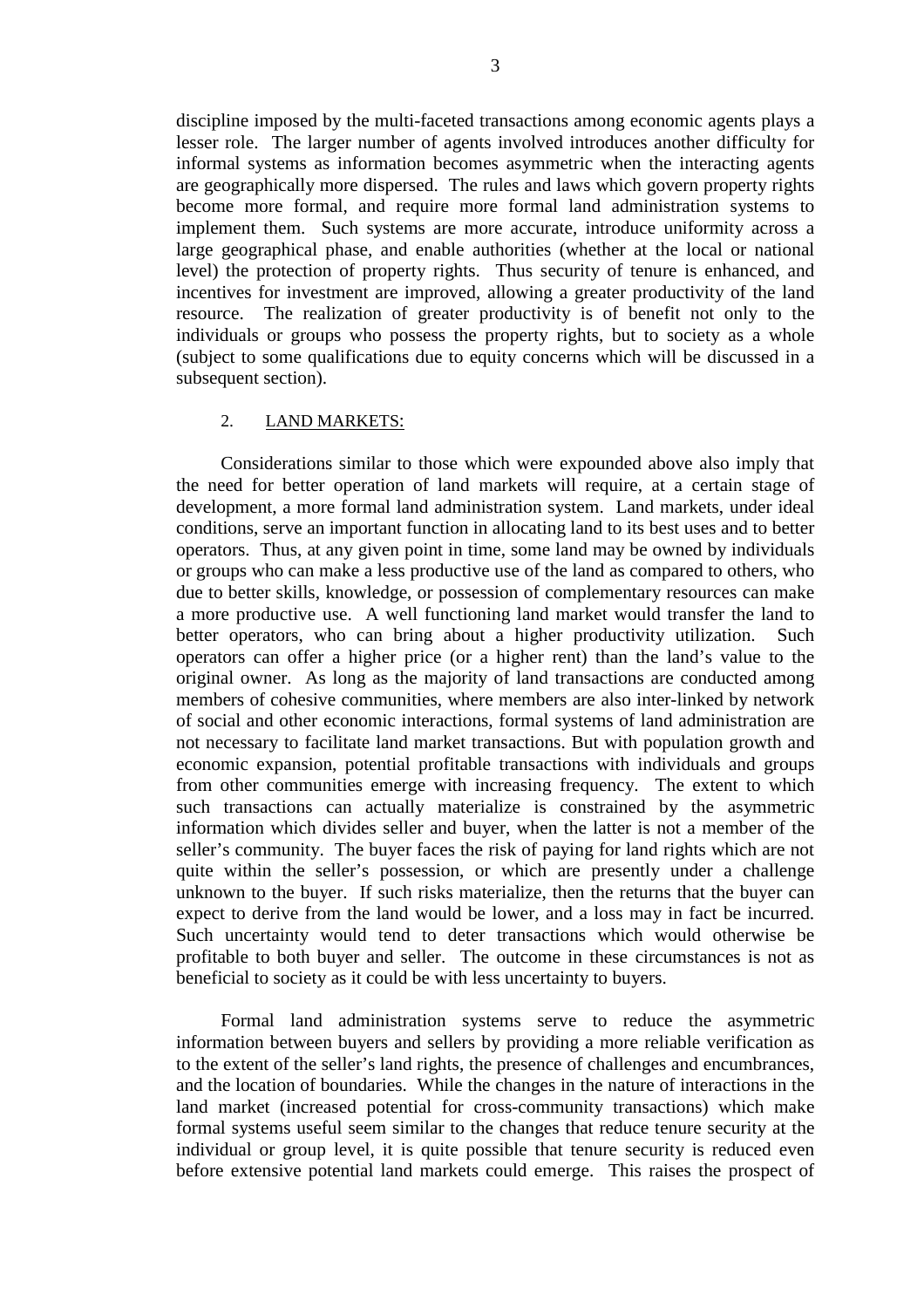land administration system of varying degrees of sophistication and uniformity. Some systems can tackle certain aspects of tenure insecurity and asymmetric information, but not with equal effectiveness.

#### 3. CREDIT MARKET LINKAGES:

The increased formalization of land administration systems provides also a solution to a problem of asymmetric information which afflicts credit markets. Lending is inherently risky in the sense that the lender transfers resources to the borrower with anticipation of repayment in the future, with interest. The repayment may not take place, may be partial, or may be delayed, thus reducing the profit to the lender. Another aspect of lending, which increases the risk to the lender, is the fact that typically borrowers will have a much better knowledge of the true potential for repayment, and may provide partial or even misleading information on this matter. To counter that lenders engage is collecting information about the borrowers and their activities, but the acquisition of information is costly. While informal lenders (money lenders, relatives, friends) do not face some of the risks and the costs discussed above, formal lenders (banks, businesses providing suppliers' credit) encounter risks which they try to mitigate by employing various devices. Credit rationing (Stiglitz and Weiss, 1981) is one such device. But a common device that evolved since ancient times to reduce lenders' risks is the use of collateral i.e., the conditional pledge of an assess that will be transferred to the lender if the loan is not repaid.

The function of a collateral in lending is discussed extensively by Binswanger et al. (1985), Barro (1976), Benjamin (1978), and Plout (1985). Land is a very suitable collateral asset as it cannot be removed (unlike a piece of equipment or livestock), and its economic potential (and hence value) cannot be easily tampered with. However, the usefulness of land as a collateral requires that the lender be assured that the borrower is indeed the possessor of rights of transfer. Such information would not be necessary for credit transactions among equally informed agents, such as members of a cohesive community. But with the emergence of formal credit systems, better systems of assurance regarding the validity of land collateral pledges are increasingly needed, in particular for longer-term credit and for large loans. Land administration systems provide assurance of possession of rights to transfer, and record conditional claims (liens) by lenders, so as to avoid multiple pledging of the same land collateral. In fact, it is likely that certain types of lending operations would bot develop much in the absence of a reliable land administration system to implement the recording of collateral (e.g., home mortgages).

The deepening and expansion of credit markets is an important requirement of economic development, hence the development of effective land administration systems is also an important contributor to development.

## III. SOCIAL PERSPECTIVES OF LAND ADMINISTRATION SYSTEMS

The forgoing discussion would lead readers to conclude that the introduction of formal land administration systems is inherently a beneficial endeavor, once the underlying economic circumstances evolved in a certain manner. However, societies need to be (and often are) concerned with potentially negative consequences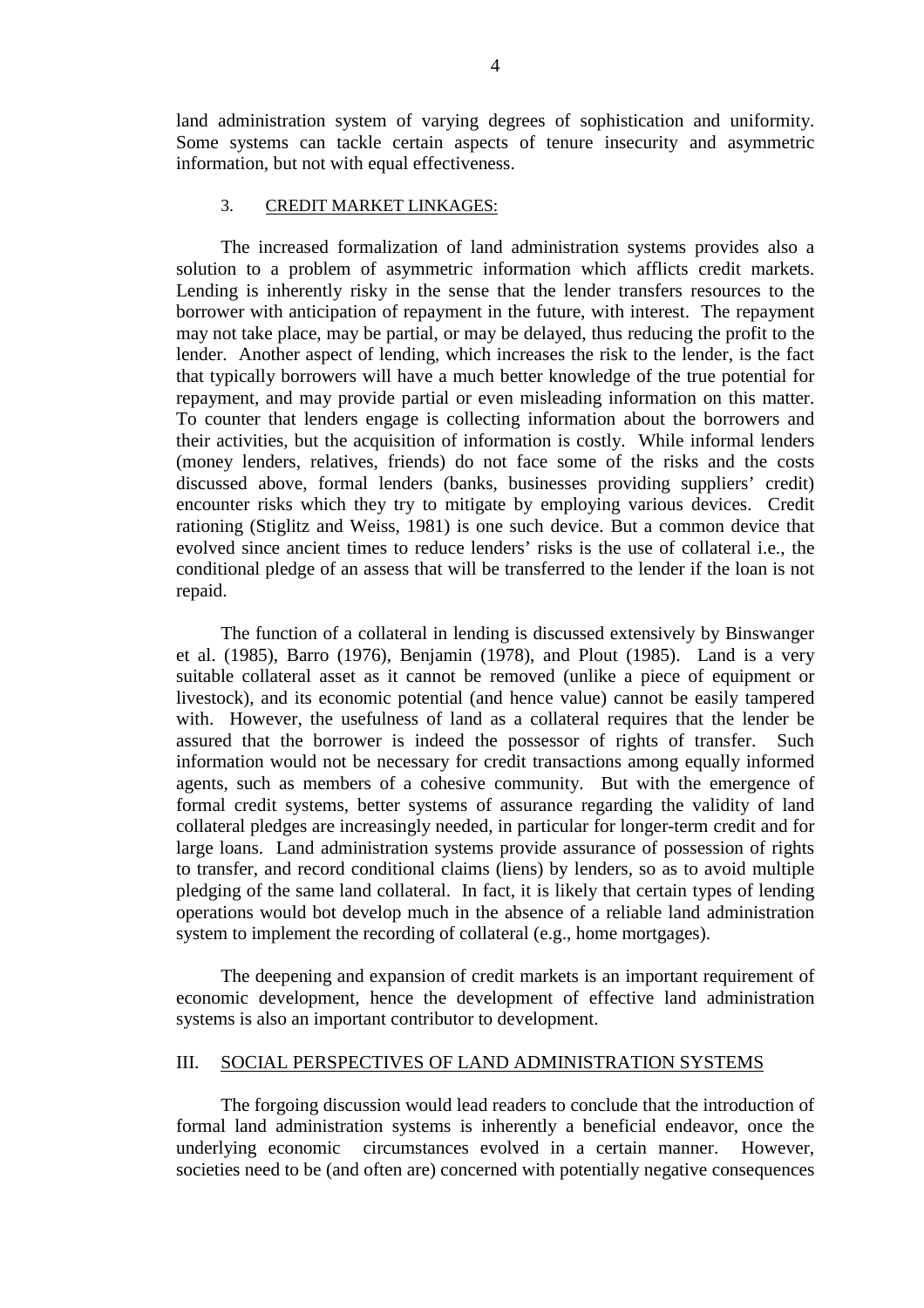to sub-groups within society which may come about with the introduction of more formal systems.

Changes in land administration systems are typically introduced at the time when rights over land are defined more formally. Both these changes require that individuals and groups acquire information regarding the procedures and implications of the modified system so as to protect the rights they had hitherto, or to claim new rights that they are entitled to. But information is not equally available, and typically the wealthier and more powerful members and classes of society have better access to information. Furthermore, if the acquisition of information, or the implementation of the procedures required to make use of the modified land administration system require significant up-front expenditures (e.g., surveying costs, notary fees), the poorer and weaker segments of society will have difficulty in protecting their rights or claiming rights. The discrepancies in access to information and to services can give rise to the occurrence of land grabbing, whereby the powerful and better connected lay claim, under the modified system, to land over which poorer individuals and groups have some or all rights under an earlier, less formal system. For example, areas which were hitherto been considered available for common use, will be claimed and registered by few individuals who will then foreclose these lands and bar the rest of the community from uses which they were entitled to in the past (e.g., grazing). The incidence of such inequitable outcomes has been observed frequently enough throughout history to warrant attention and protective measures, as will be discussed in a subsequent section.

A related phenomenon, somewhat less nefarious yet inequitable in its consequences, is the concentration of land acquired by wealthy or well-connected individuals from poorer and less informed individuals and group. Superficially these could be viewed as transactions that transfer land to more efficient individuals, but the efficiency gain may not actually be there (the larger operators may even be less efficient), as the main reason enabling the purchaser to offer an attractive price is the information regarding the procedures required to register or title the land, (or even information that titling is feasible in the area). Registration and titling increases the value of the land (Feder et al., 1988). If information were equally available, the possessors of informal rights would demand a price closer to that which would prevail upon registration and titling, and hence the terms of transactions will be more equitable.

A third way in which potentially undesirable social and economic outcomes follow the establishment of formal land administration systems is to be expected if credit markets are artificially distorted in favor of larger and wealthier operators (e.g., when interest rate subsidies are available to such groups). Such operators may actually be less efficient than smaller operators. But with the differential favorable access to subsidized credit, they take advantage of the more efficient land market brought about by formal land administration systems to acquire land from smaller operators and increase the size of their (less efficient) enterprise. One could construe similar outcomes as associated with distorted access to tax breaks and to input markets.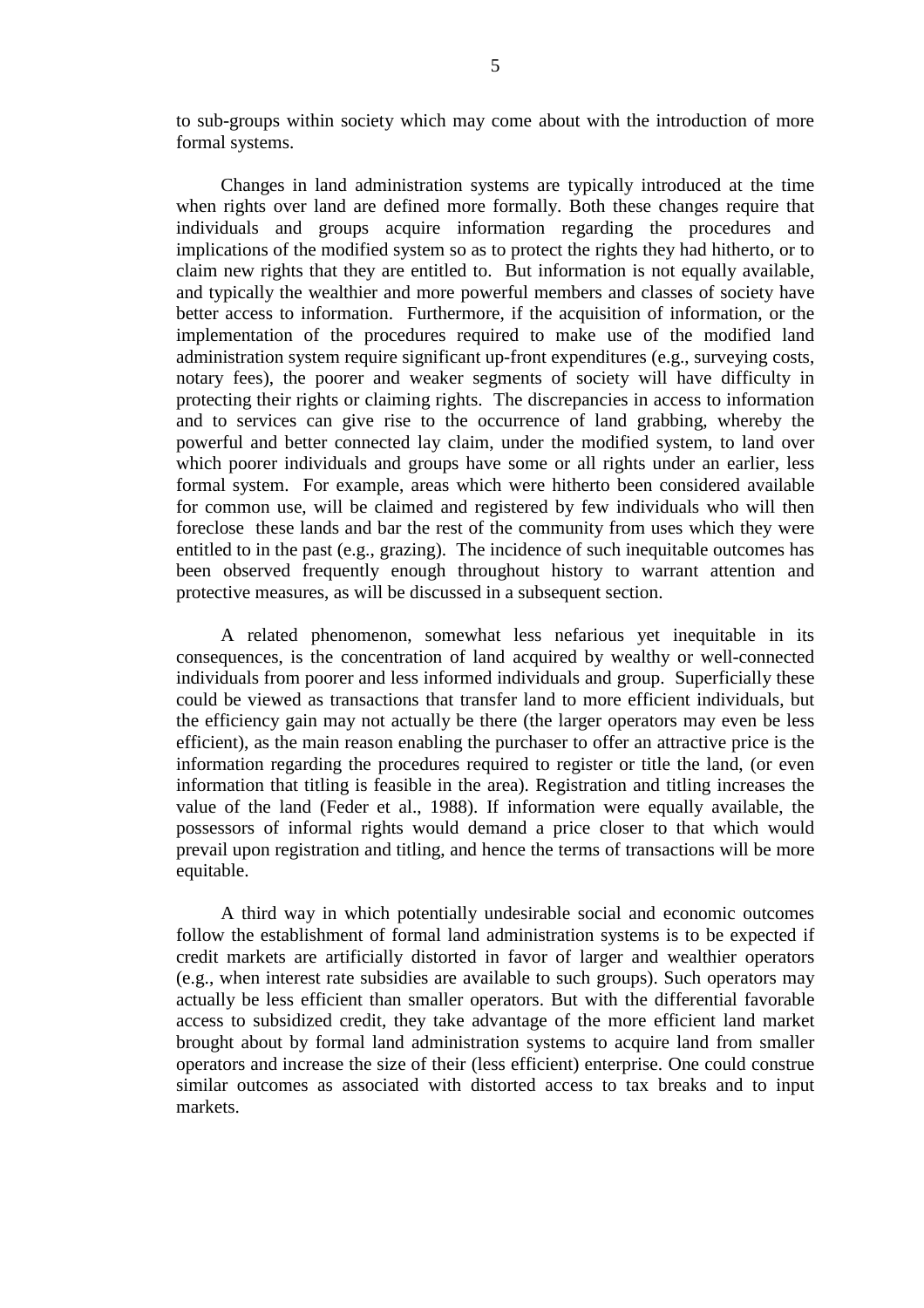#### IV. IMPLICATIONS FOR POLICY

Generally, all of the potential inequitable outcomes described in the preceding section can be handled by introducing appropriate policies and design features in land administration systems. The ameliorative measures need obviously to focus on the aspects that cause differential access: information and cost. But some more basic reforms in the underlying socio-economic structures may be needed to diminish the risk of socially undesirable excessive concentration of land and unequal advantage taken by already privileged groups.

A key factor in limiting inequitable outcomes is providing ample information to all those who are directly or potentially affected by modified land administration systems. In fact, because the poor have less linkages to sources of formal information, special information campaigns need to be designed which focus on poorer groups. Such campaigns need to take in account constraints related to literacy, access to different forms of mass media, and general distrust of formal systems. The information should be provided essentially at no cost, to ensure the widest coverage.

The transaction cost associated with accessing a formal land administration system should be low. Thus, survey costs, titling fees and charges for registration of modifications should be kept low. To reduce the actual cost of access to the land administration system suggests that the design and technology involved need to be considered from this perspective at the outset. Furthermore, procedures need to be as simple as possible, because complexity adds to the transaction cost, both in terms of cash required and the time that needs to be devoted by potential users. Complexity also adds to the information costs, as it makes it more difficult for less educated (and presumably poorer) groups to comprehend what they need to do in order to protect or claim land rights. Differential pricing, whereby access to the land administration is free or cheap for the poor, is often feasible. The subsidization of access for poor stakeholders is not likely to be associated with the distorted and wasteful economic decisions which typically accompany the subsidization of goods and economic services.

Two examples of elements of land administration systems which strive to address the considerations outlined above are the so called "systematic" approach to adjudication and titling adopted by a number of South-East Asian governments (the Thailand example is best known), and the simplified titling system originally introduced by Hernando De Soto and associates in Peru in parallel to the cumbersome and costly traditional land registration system. The systematic approach to titling (to be distinguished from the "on-demand sporadic" system) encompasses an information campaign that precedes the arrival of a surveying and adjudication team in a community. The adjudication team conducts its work in a participatory manner for the whole community in a given location within a specified short time period, thus giving equal opportunity to all concerned. The economies of scale entailed in this approach also reduce the costs. The parallel land registry introduced in Peru circumvents the complicated and time-consuming procedures of the traditional system, and in particular eliminates the requirements for public notary inputs (an expensive ingredient given the limited number and cartelized nature of this group in Peru). This provides for a speedier and cheaper land registration process,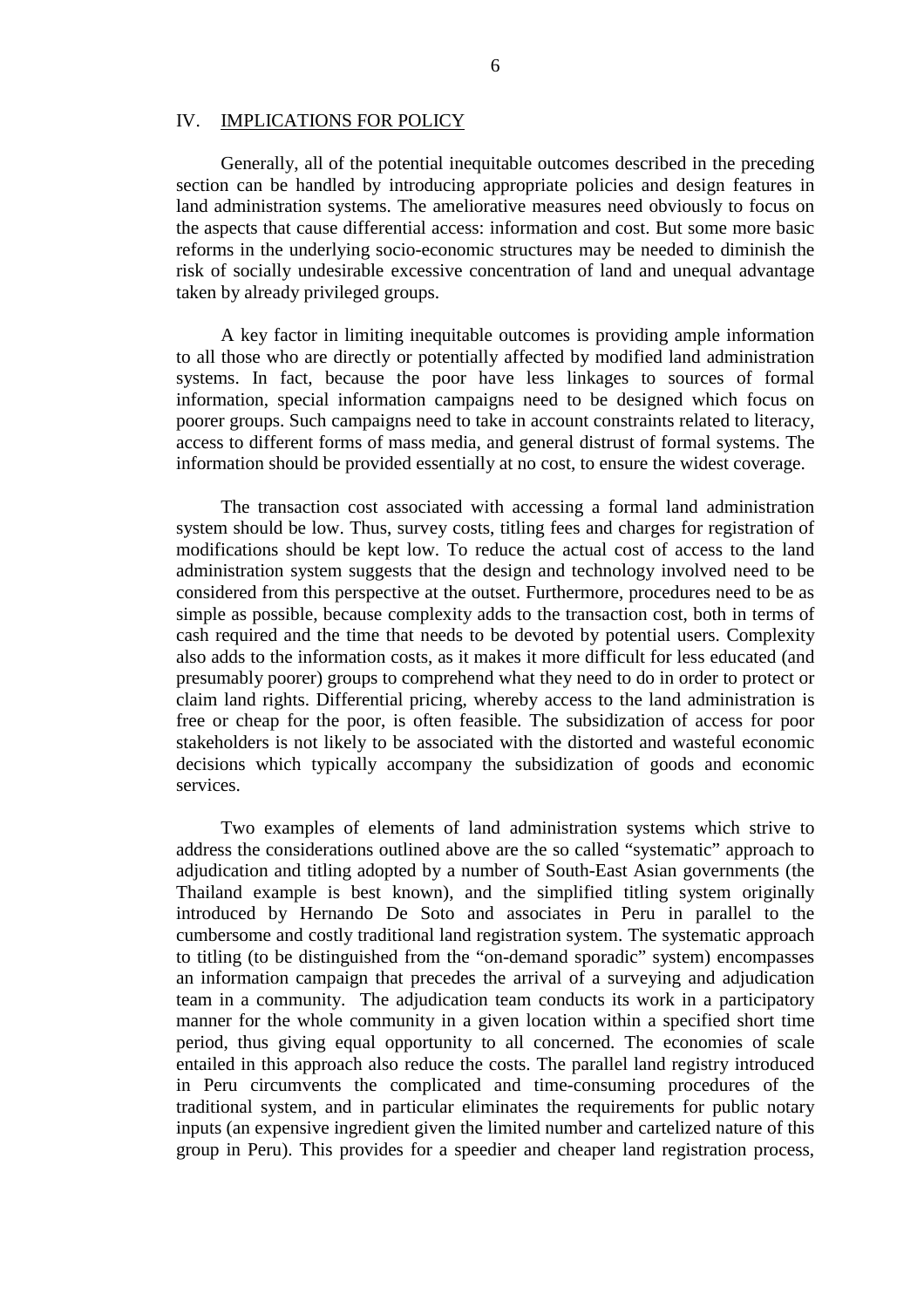benefiting mainly the millions of poor inhabitants of formerly squatter settlements in Peru's larger cities.

Potential inequities emanating from distortions in other (not land-related) arenas of the economy such as in the credit system or the tax code, need to be tackled in a broader context. Yet progress on these fronts is sometimes necessary before or simultaneously with land administration reform, to avoid the undesirable outcomes discussed in the preceding section. The inter-linkages of these aspects tend often to be overlooked by the more specialized experts and administrators that deal with land administration systems. An ex-ante multidisciplinary analysis of the implications of reforms in land administration is thus a necessary element of a reform program. Sensitivity to socio-economic consequences of reforms in land administration has been growing over the past three decades, and many governments and international development agencies have included such analyses as a preliminary step before designing changes in land administration systems.